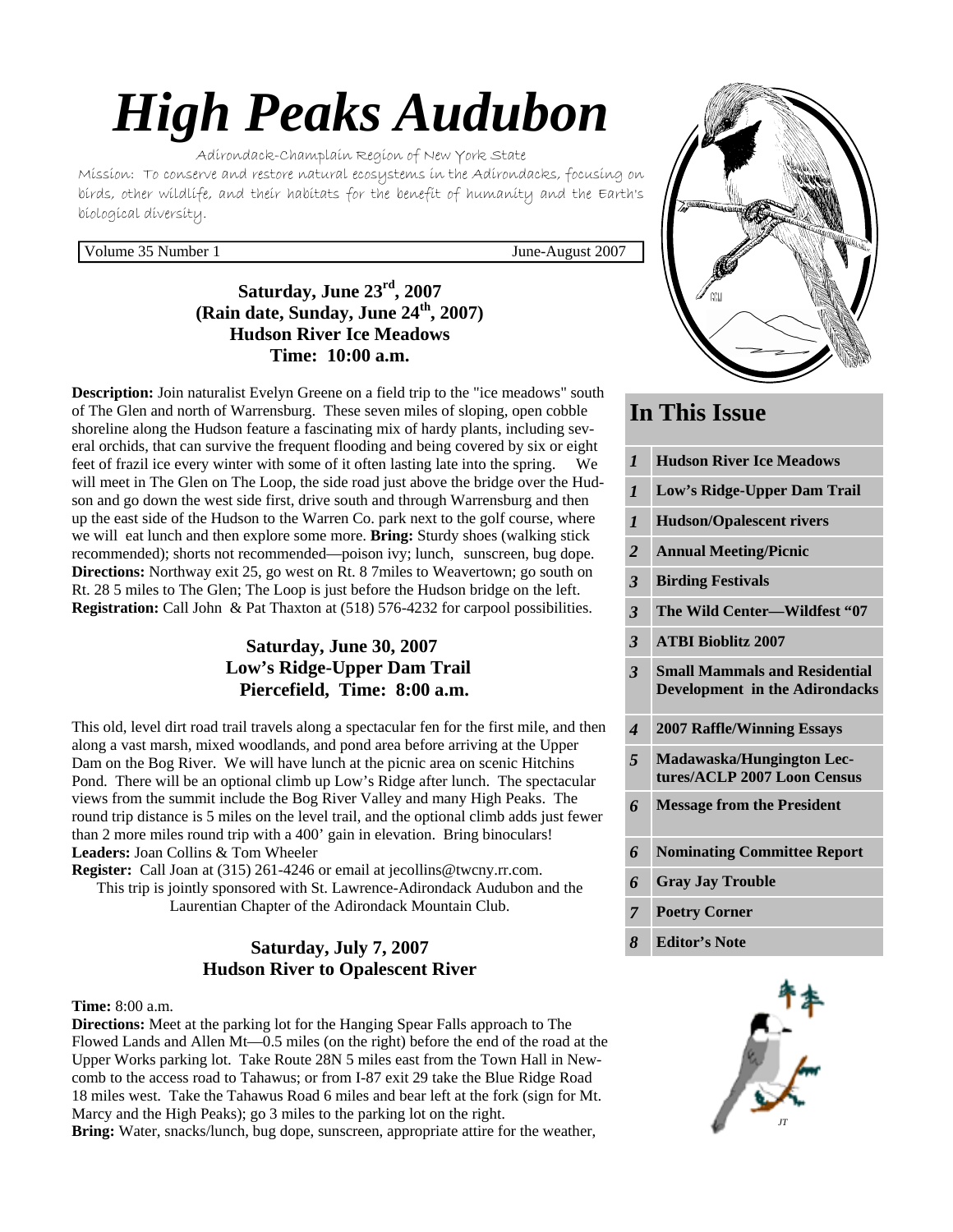# **HPAS**

**High Peaks Audubon Society, Inc.** 

**Board of Directors** 

**Patricia H. Thaxton President Keene 518-576-4232** 

**Charlotte Demers Vice-President Newcomb (518) 582-2157** 

> **John Brown Treasurer (518) 891-0935**

**Charlotte Demers Recording & Corresponding Secretary Newcomb (518) 582-2157** 

> **Joan Clark Keeseville**

**Margot Ernst NYC & North Hudson** 

**Larry Master, PhD Lake Placid** 

> **Matt Medler Albany**

**Janet Mihuc, PhD Saranac** 

> **Mary O'Dell Saranac Lake**

**Ellen Rathbone Newcomb** 

**Michele Snyder Morrisonville** 

**John Thaxton Keene** 

**High Peaks Audubon Society, Inc. A chapter of National Audubon Society serving the Adirondack/Champlain region of northern New York, including Clinton, Essex, Franklin and Hamilton counties.** 

*Correspondence and Membership Information* **High Peaks Audubon Society PO Box 241 Vermontville, New York 12989** 

> **John Thaxton, Newsletter Editor PO Box 488 Keene Valley, NY 12943-0488**

**HPAS Web Site: www.highpeaksaudubon.org Charlotte Demers, Web Master** 

*High Peaks Audubon Newsletter* **is published by High Peaks Audubon Society, Inc.** 

**Vol. 35 No. 1** 

(*Continued from page 1)* 

sturdy/waterproof hiking boots, binoculars.

 **Description:** 7.4 miles round trip. The terrain varies from old logging roads to trails through the woods with easy to moderate changes in grade; we'll cross the Hudson River on a suspension bridge, Lake Jimmy on a long wooden bridge and circle Lake Sally before arriving at the Opalescent River. Last year on this trip at this time we saw many species of warbler including Mourning and Canada, Olive-sided flycatcher, a nesting loon and many other species. **Hike Leaders:** John & Pat Thaxton

**Register:** Call 518.576.4232 or email JPThax5317@aol.com



Opalescent River *John Thaxton*

 **Annual Meeting and Potluck Picnic Saturday, July 28th, 2007 9:00 a.m. to 3:00 p.m. Huntington Wildlife Forest Route 28N, Newcomb NY** 

Spend a day with HPAS friends and their families on beautiful Catlin Lake in Newcomb, NY. This lake is located on the Huntington Wildlife Forest (HWF), a 15,000 acre research facility operated by the SUNY College of Environmental Science and Forestry. This property is not open to the general public, so take advantage of the opportunity to enjoy a quiet day on one of the prettiest lakes in the Adirondacks. Bring your swim trunks, your kayaks, canoes and rowboats (no motors please). There will be a few canoes and kayaks available on a first register, first serve basis. Spend the day sun bathing, swimming, paddling or fishing on the lake. After lunch there will also be a tour of HWF that will focus on the forestry and wildlife research that occurs on the property.

#### Scheduled Activities:

• **9:00 a.m.** – Meet at the Adirondack Ecological Center (6312 State Route 28N) in Newcomb for a brief introduction to the property.

• **9:30 p.m**. – Drive to Catlin Lake (quick stop at an Old Growth Forest stand) and launch boats for a paddle around the lake.

• **12:30 p.m**. – Meet at Birch Point Lean-to on the lake for lunch, a quick HPAS meeting and raffle drawing for a two night stay for two in a Studio Cabin at the Lake Placid Lodge.

• **1:00 ish**. – Head back to shore and vehicles.

• **1:30 ish** – Tour of HWF. We will be making brief stops during our egress from HWF.

**3:00 p.m.** - depart from AEC.

**Bring**: lunch, snacks, beverages, binoculars and sunscreen.

**Leave home**: your pets…**Sorry, but no pets are allowed on the property. Cost**: Free!

**To register**: Call Charlotte Demers at the Adirondack Ecological Center at 582- 4551 extension 103.

**Directions:** The AEC is located 10 miles east of Long Lake or 26 miles west off of Northway (87) exit 28 (North Hudson ).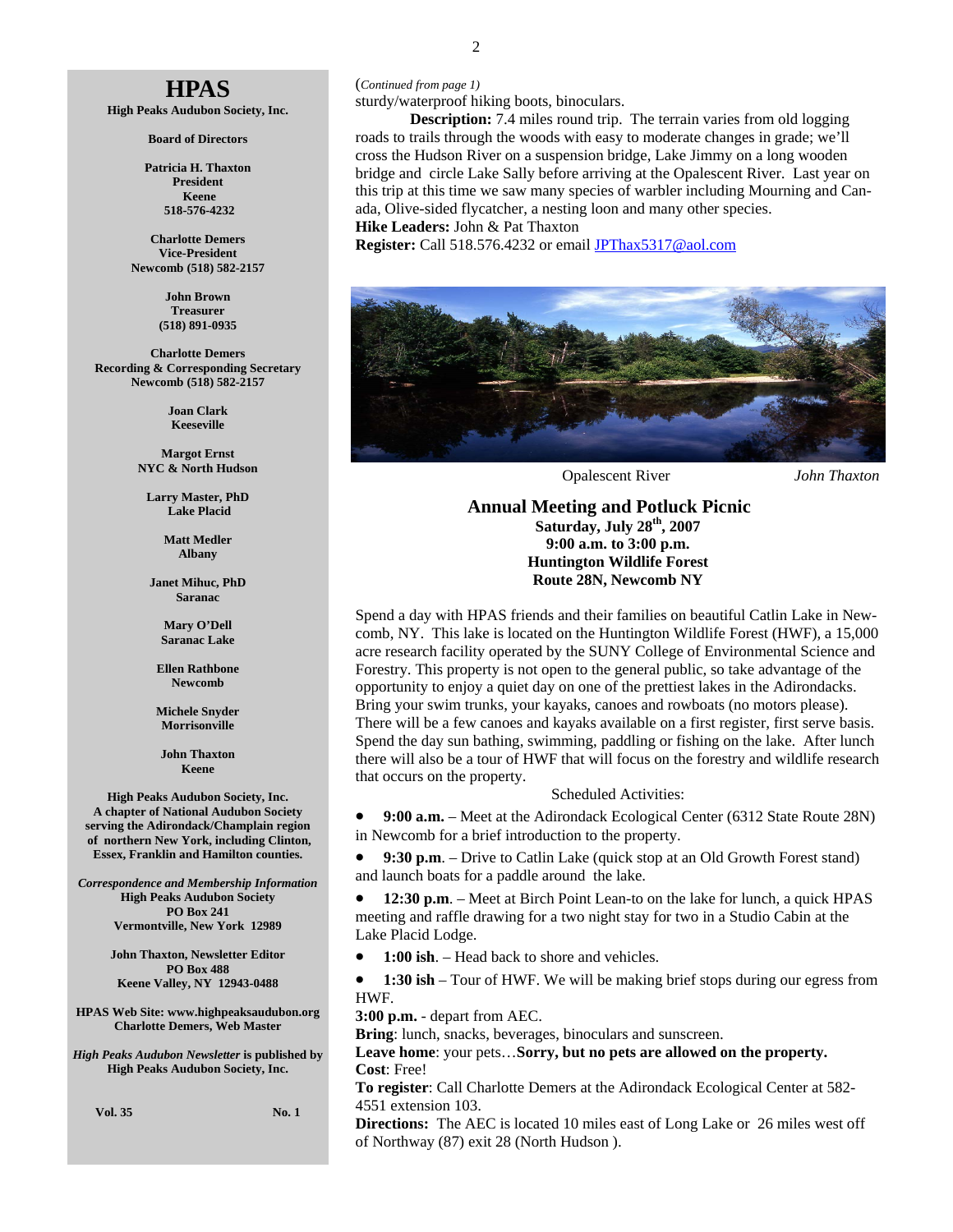#### **Great Adirondack Birding Celebration**

Plan to participate in the  $5<sup>th</sup>$  annual Great Adirondack Birding Celebration, which will offer workshops, lectures, a social hour, a barbeque lunch and  $16+$  field trips. Headquartered at the Paul Smiths Visitor Interpretive Center, the festival runs from **Friday, June 1st through Sunday, June 3rd.** As it has since the festival's inception, HPAS members helped design and will lead field trips, which include such exciting destinations as Spring Pond Bog (Spruce grouse), Whiteface Mountain (Bicknell's thrush), the Osgood River by canoe (Blackbacked woodpecker, Northern three-toed woodpecker) and Bloomingdale Bog. The featured speaker is Dr. Frank Gill, author of *Ornithology,* the definitive textbook in its field.. Dr. Gill served as Chairman of the Ornithology Department at the Academy of Natural Sciences in Philadelphia, Senior Vice President and Director of Science at National Audubon Society and President of American Ornithologist's Union.

# *JT*

 *Black-backed wookpecker* For more information visit the Great Adirondack Birding Celebration website at:

http://www.northnet.org/adirondackvic/birdfest.html

## **Adirondack Birding Festival**

Inspired by the success of the Great Adirondack Birding Celebration, the Hamilton County Department of Tourism started its own Adirondack Birding Festival two years ago and hit a home run. HPAS members designed and led the field trips for the Hamilton County festival and will help lead them again for the 3rd annual festival, which runs for more than half a month, from **Saturday**, **June 2<sup>nd</sup> to Sunday**, **June 17th.** Activities include canoe/kayak trips on Woods Lake, Little Tupper Lake, Round Lake and the Bog and Sacandaga rivers, hikes up Blue Mountain, along the Northville/ Lake Placid Trail and to Ferd's Bog, a Night Owl Hoot, lectures on Loons and small mammals and slide shows on birds and landscapes.

 For more information visit the Adirondack Birding Festival website at:

http://www.adirondackbirds.com

# **The Wild Center Wildfest '07 Wings Over The Adirondacks July 4th, 2007, 10: a.m.–-4:00 p.m., Rain or Shine (Free!)**

The Wild Center will host it's second annual Wildfest, an all day Fourth of July Festival featuring live music on the main stage (including multiple Bluegrass Grammy winner Ralph Stanley), a children's activity tent and children's bird workshops, a bird tent housing all kinds of avian experts, the opening dedication ceremony for Wings over the Adirondacks (a skywalk with skytowers that runs right through the canopy of trees), free native plants to take home and plant, tours of the skywalk project, guided tours of the new Biobuilding (the greenest new building in the Adirondacks, food, demonstrations, raptor free flights, Birdland tours and more.

 This is an excellent opportunity to explore the beautiful setting (a couple of viewing platforms overlook an oxbowed section of the Raquette River), dramatic architecture and world-class exhibits at The Wild Center. Even the standard fare here is outstanding, and when you throw in a free, all day festival you simply can't go wrong.

 HPAS will have an exhibit in the Bird Tent and several members will stand ready to lead bird walks.

# **Adirondack ATBI BioBlitz July 20-21, 2007**

The Adirondack All-Taxa Biodiversity Inventory (ATBI) is holding a BioBlitz in the Paul Smiths area, including the VIC property, from 3 p.m. Friday, July 20 to 3 p.m. Saturday, July 21. Professional scientists and trained volunteers will be on hand to sample the wetland flora and fauna of this region. The Paul Smiths VIC will be having guided walks to the various collecting sites, and the scientists will give short on-site presentations about what they are finding. Visit and be amazed by their discoveries. Call for details (518)327-3000.

# **Small Mammals and Home Development Saturday, August 25th Paul Smiths Visitor Interpretative Center Time: 1:00 p.m. Speaker: Elizabeth Dowling**

ESF Graduate Student Elizabeth Dowling has been investigating the impact of residential development on the small mammal community in the Adirondacks for two summers. Forty percent of all mammal species in the Adirondacks are considered "small mammals" and their population density and diversity can be an indication of environmental conditions.

 Elizabeth has been working with a research technique that uses *track tubes* to "capture" the footprints of small mammals as well as traditional live capture techniques. She has been comparing the occurrence of these small mammal captures at varying distances from houses and housing developments in forested environments. Her research indicates that small mammal species respond differently to and have a variety of "threshold" distances in response to housing developments.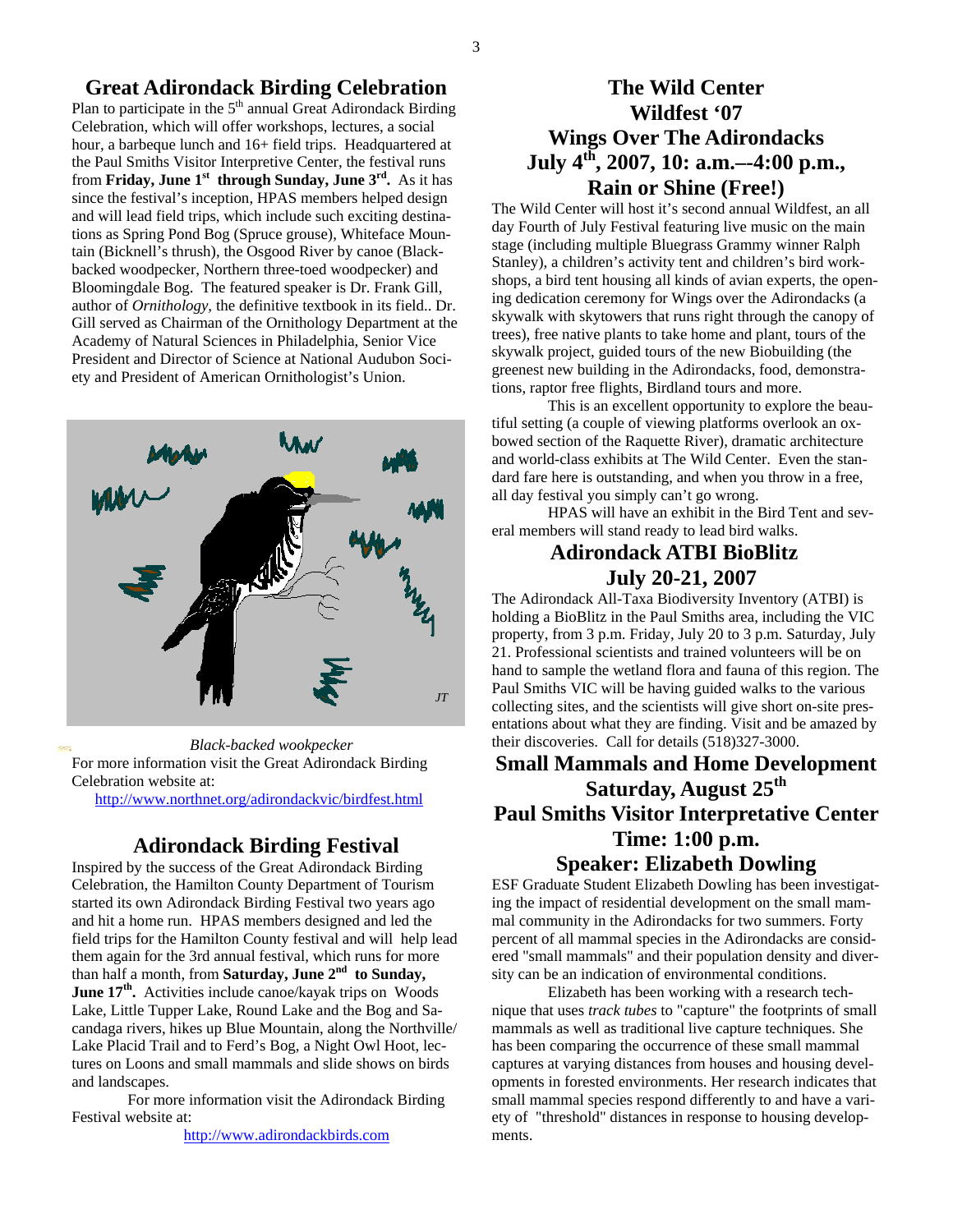#### **2007 HPAS Raffle**

As a member and supporter of High Peaks Audubon, you contribute to an organization dedicated to conserving and restoring wildlife and their habitats through advocacy and education. All of these programs are funded by donations from HPAS members and other generous supporters. Membership dues only cover approximately 50% of the operational costs of the organization. We need your help to continue to offer a variety of activities and take advantage of educational opportunities.

 This year's fundraiser raffle has the extraordinary prize of a two-night stay for two at **The Lake Placid Lodge (www.lakeplacidlodge.com)**. The winner and guest will be staying in one of the rustic and luxurious Studio Cabins, set right at the edge of Lake Placid. Each of these cabins has a king-size bed, a large stone fireplace and a two-person soaking tub with separate shower. Your prize also includes a full Adirondack breakfast served in the beautifully remodeled 2 bedroom cabin that sits right on the shore of Lake Placid. This prize is valued at over \$900. *Travel and Leisure* named the Lake Placid Lodge to their list of "Top Best Hotels in the World". In addition, the winner will receive two plush bathrobes donated by "The Point" (www.thepointresort.com), an exclusive resort on Saranac Lake as well as 2 lovely, full-color hardcover books describing these beautiful Garret Group accommodations.

 You will be receiving in the mail a book of raffle tickets that are \$5.00 each or the book of six for \$25.00. Please help support HPAS by purchasing or selling tickets. Send your check or money order made out to "High Peaks Audubon" in the envelope provided. If you would like additional raffle tickets please contact Charlotte Demers at (518)582-4551 ext 103 or cdemers@esf.edu. The drawing for this fabulous prize will be at the HPAS Annual Meeting to be held **July 28th**. For more information on this event, visit the HPAS web site (www.highpeaksaudubon.org) and click on "events".

#### *McKensie Cabin*



# **Winning Essays for a Week at Camp**

#### **Why I Want To Go To Camp**

Camp is one of the many pleasures of a kid's childhood. Singing around the campfire, smores, hiking, and sleeping in cabins is a lot of fun, or so I've heard. The truth is: I've never been to a summer camp before.

 I'd really like to win the opportunity and have the joy of a camping adventure. I'd like to have the wind blowing through my hair, the cold frosty air biting my cheeks on top of a mountain, feeling the fresh lake water as I dive through it, and listening to the campfire crackle in the night. The campfire would feel so warm and cover me, the camper around it with a warm air; like a hot blanket.

 Camping sounds like a lot of fun. I've tried swimming, hiking, rock climbing, story telling, and scavenger hunts with my class in fifth and sixth grade. Those two field trips were two of the best field trips I've had in a long time.

 Another reason I'd like to go to camp is to meet new people. I'm naturally a shy person by heart, and an opportunity like this comes once in a lifetime. Camping would be so great!

 If I win this essay contest, and go to camp for a week, I'd be really thankful! I can imagine it now: swimming, hiking, ghost stories, sleeping in the cabins, early morning mist, and cold cereal for breakfast! Oh well, I can only hope for the best and try not to get too disappointed if I don't win.

**--Adela Bukva, Age 12** 

#### **I would like to go to camp at Pack Forest because…**

I love the outside and use my hands. I enjoy hunting, building, farming and cutting wood. In September 2006, I received a 1949 Ford 8N tractor. I like to work on it and use it around the house and at school. I would be able to improve on my shooting ability because I have taken a hunter safety course.

 It would be a good experience as President of the Future Farmers of America (FFA) at Brushton-Moira Central School. Ideas from camp would help me learn ways to care for and preserve trails on school property used by the cross-country team and the FFA. Since the FFA will be planting Christmas trees this spring, it would be beneficial to learn how to identify and care for them. We will also be starting maple sugaring in the spring of 2008 because we received a grant to buy all the sugaring equipment. Perhaps I might learn something that would be helpful in the production of maple syrup.

 There is a focus towards teamwork at the camp. I could improve on my cooperation, communication and interaction with others. It would help me to improve teamwork in FFA and in the work place. Sending me to camp would help the FFA to see that it is a good experience for education and maybe sponsor 1 or 2 kids in the future.

 It is also going to help me decide what I want to pursue in college. I am looking at the Environmental Science and Forestry School at Syracuse for bioprocessing engineering or forest products engineering.

 In conclusion I would welcome the opportunity to go to Pack Forest for a week. Thank you for taking the time to read this essay.

**—David Gregory, Age 17**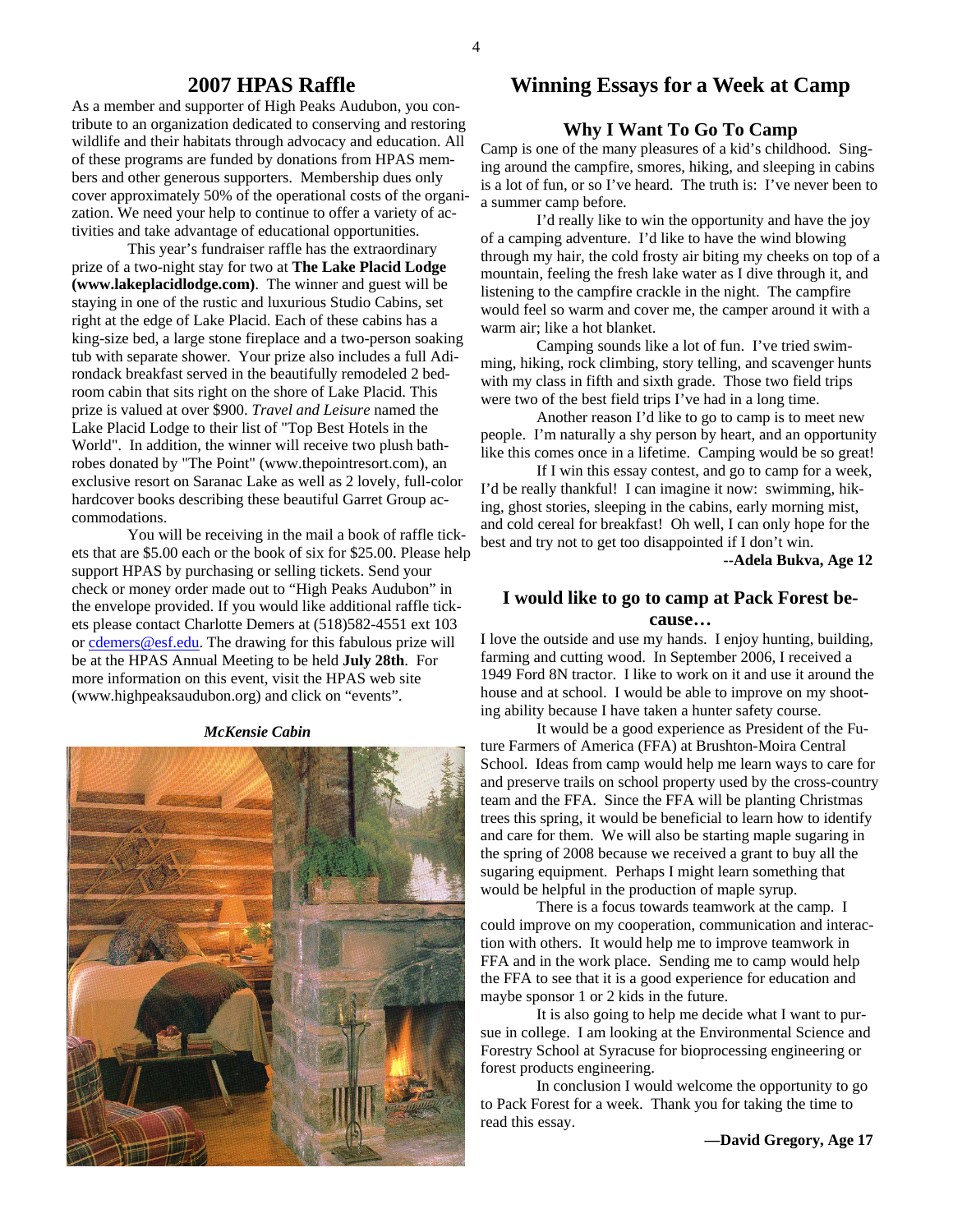#### **Destinations: Madawaska Flow**

A birder/backpacker who's taken many trips to the Adirondacks, I thought it would be cool to write up a destination that combines the best of both pursuits.

 Madawaska Flow, now officially known as the "Santa Clara Tract," showed up on New York birders' radar when Susan Roney Drennan described its riches in *Where to Find Birds in New York*. At the time of publication, however, the area combined a mix of private and public holdings that made access difficult. When New York State acquired the property from Champion Paper it became open to everyone. As locations go it surely ranks among the more out-of-the-way places in the park.

 The area had many hunting cabins, some of which are still active but many of which the DEC removed, creating in the process some great tent sites. Accessing the tent sites requires only a relatively short walk from the gate on a good dirt road suitable for a portage, even a wheeled one. The extensive logging road system at Madawaska makes it easy to set up a base camp and hike or paddle to other locations easily. The DEC has not yet installed privies or designated campsites.

 Madawaska is a classic example of the low altitude borealtype habitat found in great abundance in this part of the park. On the trail/access road just to the north of Madawaska Pond there's a very large bog complex through which Onion Brook meanders. Several eskers snake through the area, which has pockets of northern hardwoods and, on the western edge of Madawaska Pond, a quaking bog.. Other sections of the pond, in particular Quebec Brook, feature extensive stretches of freshwater marsh. This smorgasbord of habitats attracts all manner of birds.

 Behind our campsite (beyond the gate the second one in to the right) the terrain sloped away, spilling towards the bog complex just to the north. In the transitional zone where black spruce began in earnest, a Yellow-bellied Flycatcher vocalized rather frantically and seemed to call in two disheveled looking adult Gray Jays. The Jay's would follow me back to camp, I suspect for their having become used to the hunters and their comestibles. On both days of our trip we saw a marauding Northern Harrier gliding effortlessly over the bog, at times dropping suddenly and not reappearing, we suspected either because of a nest or a successful capture of prey and its subsequent consumption.

 On a lazy canoe trip down Onion Brook we came to a stop at some blow-down in the water, a fortuitous interruption as two Rusty Blackbirds flew immediately in, one with a foodladen bill. At this point they appeared rather agitated, so we quickly retreated back upstream.

 Other birding highlights included Northern parula, Blackburnian warbler, Pine warbler, Alder flycatcher, Lincoln's sparrow, Spotted sandpiper, Osprey, Evening grosbeak, Olive-sided flycatcher, Scarlet tanager and Blacked-backed woodpecker.

 On the trip out we spotted a female Black Bear followed closely by two bouncing cubs. **—Bill Lenhart** 

#### **For directions and more information visit: http://www.dec.state.ny.us/website/dlf/publands/adk/ santa.html**

#### **Huntington Lecture Series Summer 2007**

**Thursdays, 7:00 PM Adirondack Park Agency Visitor Interpretive Center 5922 Route 28N, Newcomb NY** 

**July 5 - Surveying the Adirondacks before Colvin: "We got this far before the rum ran out"** Thomas Nesbitt - Surveyor, Ticonderoga NY

**July 12 - Fish, Flies, and Forests of Adirondack Headwaters** Tim Mihuc - Coordinator, Lake Champlain Research Institute, SUNY Plattsburgh

**July 19 - Gathering Moss: Lessons from the Small and Green** Robin Kimmerer - Ecologist, SUNY College of Environmental Science and Forestry

**July 26 - Weaving the Threads of History: The Dynamic Story of Huntington Wildlife Forest**

Paul B. Hai - Program Coordinator, Adirondack Ecological Center, Newcomb NY

**August 2 - Big Impacts on Small Mammals: Adirondack Wildlife and Residential Development** Elizabeth Dowling - Graduate Student, SUNY College of Environmental Science and Forestry

**August 9 - Brook Trout and Round Whitefish Restoration in Adirondack Park** Bill Schoch - Regional Fisheries Manager, NYS Department of Environmental Conservation **August 16 - The Weasels of New York State: Fishers and Marten and Mink, Oh My!** Paul Jensen - Furbearer Biologist, NYS Department of Environmental Conservation **August 23 - Genes from the Past: Searching for "Fossil" DNA in Adirondack Lakes** Lee Ann Sporn - Professor, Paul Smiths College

# **Like to Watch Loons? Join in the ACLP's Annual Loon Census on Saturday, July 21st from 8-9a.m.**

Help the Adirondack Loon Conservation Program look for loons! Join in the ACLP's Annual Loon Census on Saturday, July 21st, 2007, from 8-9a.m. For more information or to choose a lake to conduct your observations, please contact the ACLP Program Manager at asauer@wcs.org or at 518-891- 8836. To learn more about the ACLP's Annual Loon Census, visit www.adkscience.org/loons.

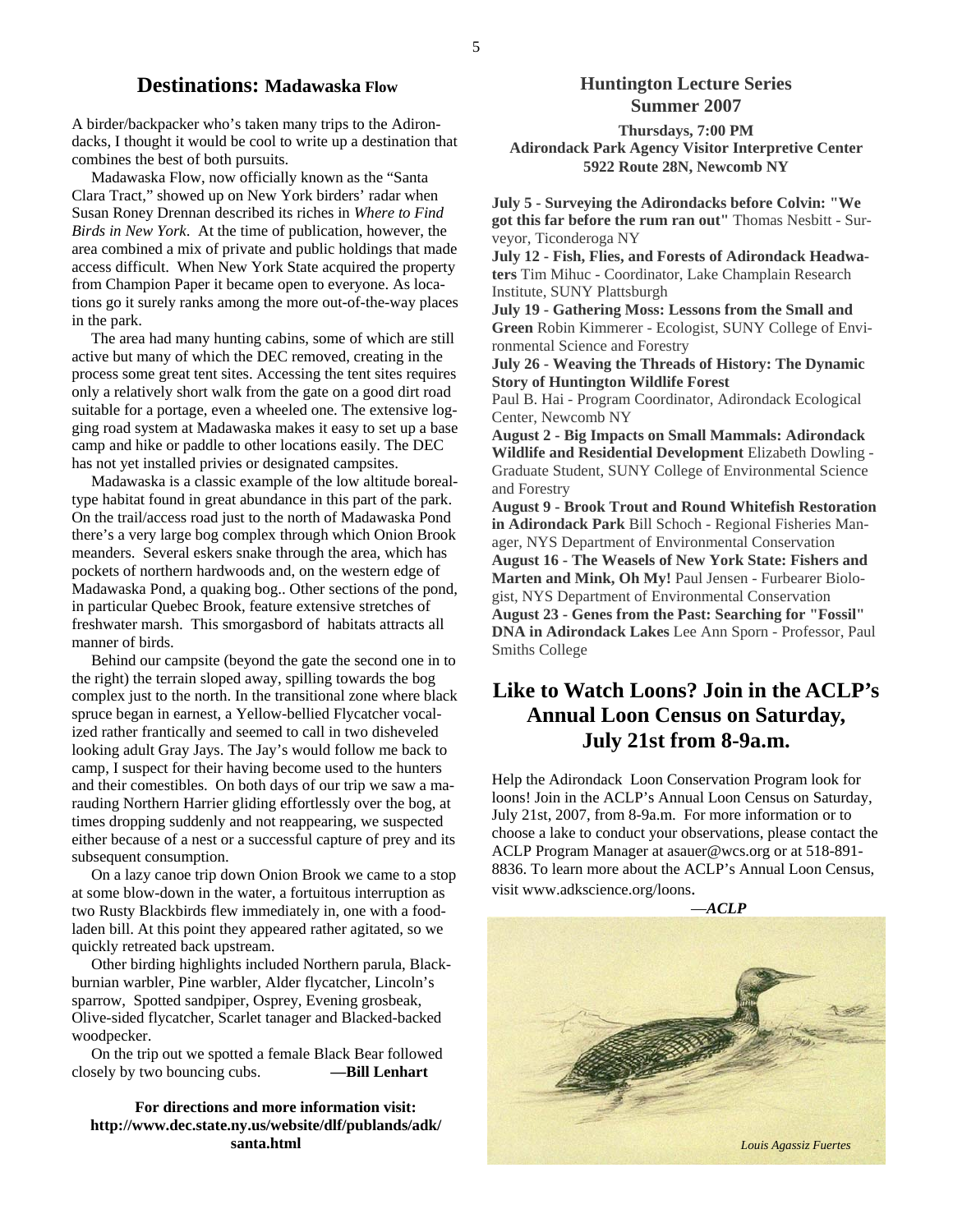

#### **Message from the President**

This is my last "Message from the President". I've tremendously enjoyed serving, meeting and working with so many of you during my term as President. HPAS has a core of energetic and inspired members who have been working very hard to move this organization to new heights. I feel confidant that the new officers and directors will continue this direction. And, of course, I look forward to remaining on the board and being very active in HPAS, as usual. Thank you all for your dedication and support**.** 

Gone birding**...** 

 **—Pat Thaxton**.



# *Boreal Chickadee*  **Nominating Committee Report**

The nominating committee is pleased to present the following slate for the officers and Board of Directors. How could we possibly thank our two departing board members, Margot Ernst and Ellen Rathbone, enough? They both had an enormous impact on HPAS and the Adirondack Park and, a little bird told us, will continue to do so in the future.

 We will vote for the slate at the HPAS booth at the Paul Smiths VIC on June 2, 2007 at 2 p.m

#### **Officers**

**President:** Charlotte Demers (2007-2009) **Vice-President:** Janet Mihuc, PhD (2007-2009) **Treasurer:** Amy Freiman (2007-2009) **Recording Secretary:** John Thaxton (2007-2009) **Corresponding Secretary:** John Thaxton (2007-2009)

#### **Directors**

| John Brown    | Larry Master, PhD |
|---------------|-------------------|
| Joan Clark    | Matthew Meddler   |
| Jorie Favreau | Mary O'Dell       |
| Leah Filo     | Michelle Snyder   |
| Pat Thaxton   |                   |

#### **Gray Jay Trouble**

 One of the more remarkable things concerning nature is the myriad ways that flora and fauna have evolved so they're best suited for whatever environment they inhabit. In the avian world, birds like the American Crow have found the strategy that works best for them is completely adaptability, whether that means eking out a tough life along the fringes of some vast woodland or living at large somewhere in the vicinity of a Shop-Rite parking lot. Given the on-going and seemingly never-ending suburbanization in this country, the American Crow has well chosen its number in the evolutionary roulette wheel. But while some birds have picked a "onesize-fits-all" approach, there are others whose strategy is to find a particular niche and specialize in such a way that it gives them a competitive edge. This specialization can and does take many forms. One example is the bill of the Whitewinged or Red Crossbill; particularly suited for seed extraction from the cones of conifers. Another would be the long, graceful wings of the Albatross designed for extended periods at sea. The beauty and elegance of these particular types of adaptations are illustrated by the harmony reached between organism and its particular niche. However, what happens when that balance gets thrown askew, when a significant component of that evolutionary niche becomes compromised? Trouble. And according to some researchers, it appears that trouble may have found a remarkable denizen of North American boreal haunts–the Gray Jay.

 According to a report appearing in the Toronto Star (and subsequently the Environmental News Network and Natural History magazine) Gray Jays have been on a long, marked, decline in Algonquin Provincial Park in Ontario, Canada. Starting from 1980, earmarked Gray Jay breeding territories had become devoid of breeding Gray Jay pairs. Currently, more than half of those territories show no evidence of Gray Jay breeding. These observations (as part of a twenty-five year study of the birds) became an integral addition to a published paper now available via the **Royal Society B: Biological Sciences.** The paper's thesis statement pretty much spells out its take on the cause of the Gray Jay's disappearing act: "Climate change and the demographic demise of a hoarding bird living on the edge"

 The papers authors, Thomas A. Waite (Department of Evolution, Ecology and Organismal Biology, Ohio State University) and Dan Strickland (former Chief Park Naturalist of Algonquin Provincial Park, now retired) both opine the Gray Jay's unique adaptive behavior is being rendered useless due to global warming implications. For the un-initiated; the Gray Jay spends most of its waking summer and fall days storing literally *thousands* of food stuffs (as caches) that will later act as virtual "iceboxes" allowing it the means to survive harsh boreal winters – as well as augmenting food supplies for young Gray Jays come nesting time in late February, early March. According to Thomas Waite, "The hoards are turning into a bad investment because the food is rotting. The birds are getting less food and they may also suffer from food poisoning from eating rotten food" (Reuters).

As a further indication of how the Gray Jay's unique adaptation served it so well for so long, both researchers' data indicated that more Gray Jay's fledged in years after a cold autumn than a warm one, and that they did better in warm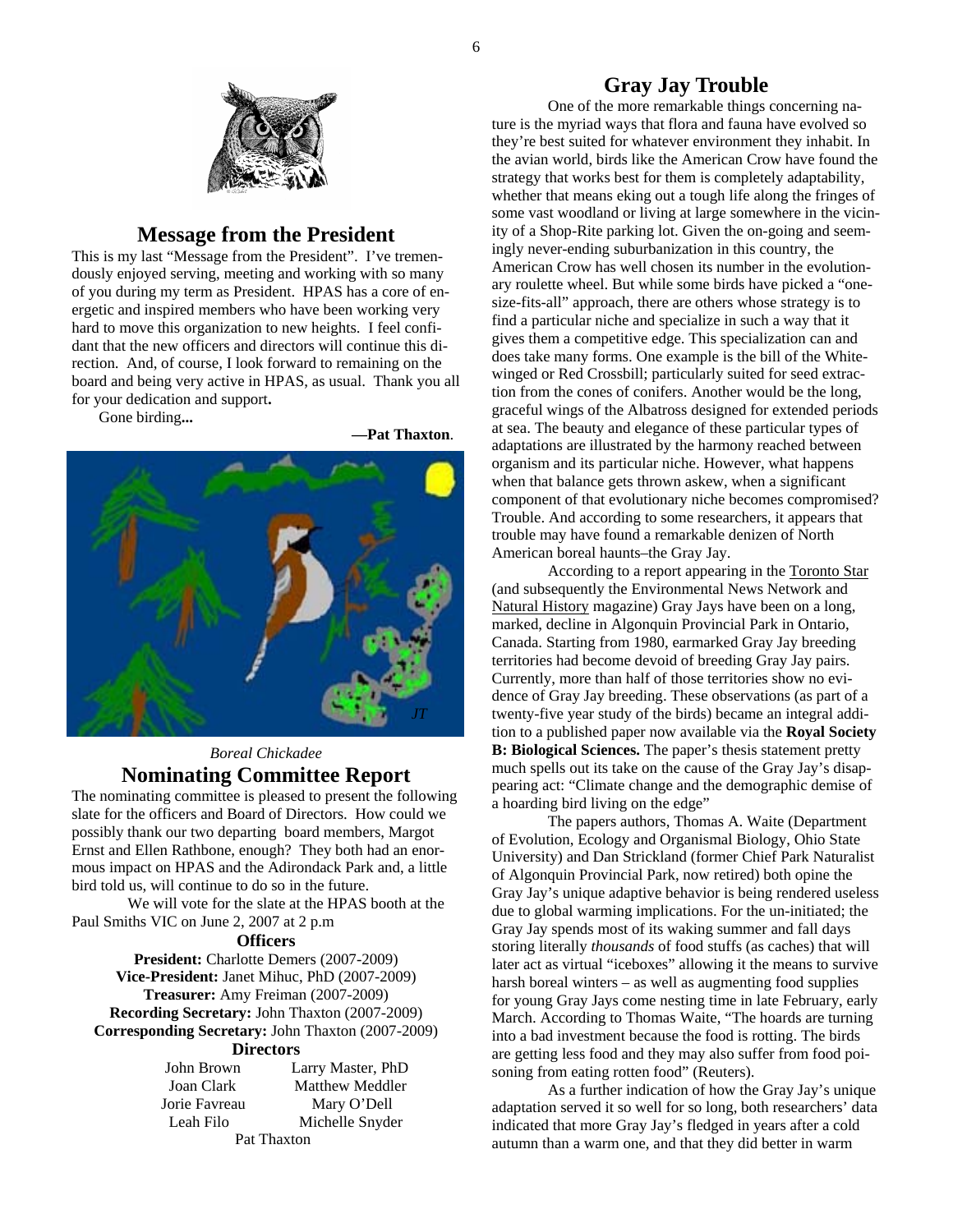niche for Gray Jay.

#### *(Continued from page 6)*

autumns only where food supplies could be augmented by artificial means (feeders) as opposed to birds living in remote woods.

It bears mentioning here the Algonquin Jay's have long been under the microscope. In 1969, then chief park naturalist (the late Russell J. Rutter) published an extensive report about the bird including its ecology. The mantle was then picked up by Mr. Rutter's protégé, Dan Strickland. Mr. Strickland continued his intense study of the bird from the late 60's right up till the present and published a study of how and why dominant Gray Jay brood members expel their siblings from the natal area. This man voicing alarm should all make us take pause.

 Given all this, it appears Gray Jays in the more northerly reaches of their habitat aren't in any current danger of disappearing. Mr. Waite's and Mr. Strickland's immediate concerns dealt with Gray Jays living on the margins. And when you say that, you're now addressing things closer to home: Maine, New Hampshire, Vermont and New York.

 Shortly after this story appeared, I wrote to Professor William Bernard (Professor of Biology, Norwich University, VT) who has researched (via color-banding and radio telemetry) Gray Jays in the Victory Basin Wildlife Management Area of Vermont for the past 14 years. My presumption was simple: Gray Jays (being in marginal Vermont habitat) should be disappearing; are they? Mr. Bernard responded as follows:

> "I am not sure what to tell you about my experience at Victory. I will share the last year and the year before, I perceived a decline in the number of Gray Jays that I was seeing. All that I am telling you is without real data, just feelings. I began to worry that West Nile Virus was present but it did not seem to be. Whereas in years past I might have about 12 family groups that I would see on a regular basis, it seemed I was down to 7 or 8. Again, no hard facts but now that Waite and Strickland's paper came out, I am now wondering if I am seeing the same thing."

 So now this begs the million dollar question: How is the Adirondack Gray Jay faring? And the answer: No one really knows. The Breeding Bird Survey is a poor indicator (concerning abundance) of a bird that doesn't really sing – let alone one that nests in winter! The New York Breeding Bird Atlas (due to its methodology) is certainly a much better vehicle for assessing Gray Jay occurrences in New York State. On that note (and per a rough count) Gray Jays in the  $00 - 05$ atlas had 122 incidents of breeding versus 95 in the previous atlas. However there are all sorts of factors that can skew the data (more observers, better educated observers, better habitat access, etc.) but most importantly; the atlas (by design) is more suited for illustrating changes to a bird's distribution as opposed to changes in its abundance. As far as I'm aware, the only programs currently involving intensive focus and field work (point counts, recovery teams, habitat modeling, etc) for New York boreal birds are those for the Bicknell's Thrush and Spruce Grouse. Of course, both of those birds (in New York State) exist in very tenuous circumstances and need all the help they can get.

Jays that venture south of their Adirondack haunts (which does happen on occasions). While I said I didn't know, I ventured a guess that it probably wasn't good. In that moment I couldn't help noting the irony of that premise—that this bird's particular DNA declined an abundant environment filled with man-made "contributions" where its Blue Jay cousin thrives and adapted instead to a bitterly cold and snowy realm where life itself can seem frozen in place. Nonetheless, it's what worked and had served this bird well down through the ages. Only time will tell if new visitors such as the Red-bellied Woodpecker and the Carolina Wren – and the circumstances that brought them to the cold places – are portends that will upend what had been, until now, a very elegant evolutionary

 **—Bill Lenhart** 



## **Poetry Corner**

#### **LEDA AND THE SWAN**

 A sudden blow: the great wings beating still Above the staggering girl, her thighs caressed By the dark webs, her nape caught in his bill, He holds her helpless breast upon his breast.

 How can those terrified vague fingers push The feathered glory from her loosening thighs? And how can body, laid in that white rush, But feel the strange heart beating where it lies?

 A shudder in the loins engenders there The broken wall, the burning roof and tower And Agamemnon dead. Being so caught up,

 So mastered by the brute blood of the air Did she put on his knowledge with his power Before the indifferent beak could let her drop?

**—William Butler Yeats** 

A friend once asked me what happens to those Gray